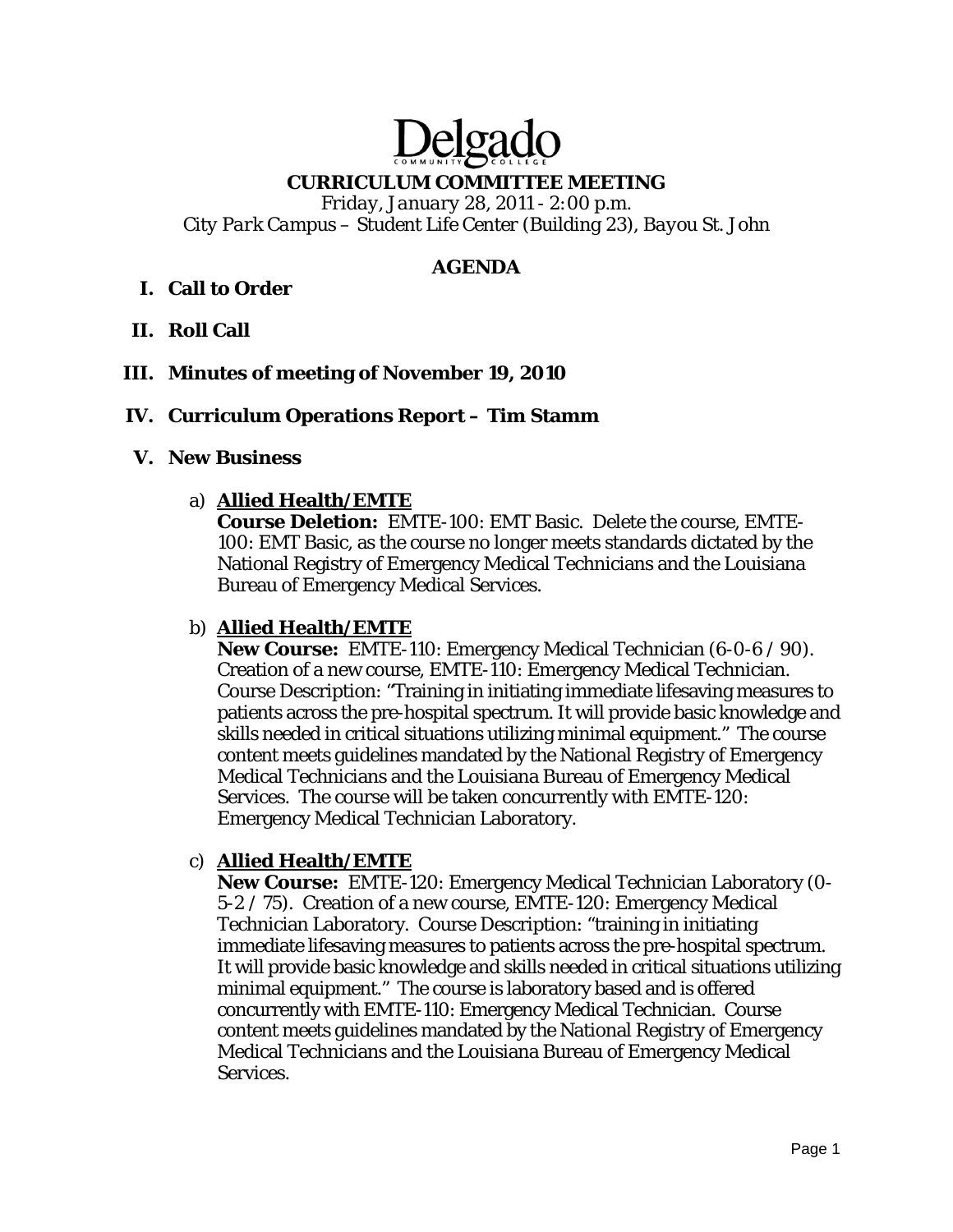## d) **Allied Health/EMTE/HESC**

**Course Deletion:** HESC-137: First Responder. Deletion of the course, HESC-137: First Responder, as the course no longer meets standards dictated by the National Registry of Emergency Medical Technicians and the Louisiana Bureau of Emergency Medical Services.

## e) **Allied Health/EMTE**

**New Course:** EMTE-101: Emergency Medical Responder (3-2-4 / 75). Creation of a new course, EMTE-101: Emergency Medical Responder. Course Description: "Emergency Medical Responder (EMR) provides training in initiating immediate lifesaving measures to patients across the pre-hospital spectrum. The course is designed to prepare students to become certified as an Emergency Medical Responder (EMR)." This course replaces HESC-137: First Responder.

## f) **Allied Health/EMTE/HESC**

**New Course:** HESC-102: First Aid (3-0-3 / 45). Creation of a new course, HESC-102: First Aid. Course Description: "First Aid training in recognizing life-threatening medical emergencies and trauma injuries and the ability to keep the patient in the best possible condition until medical help arrives." The course provides instruction in basic first aid, and is offered to all students.

## g) **Arts & Humanities/VISC**

**Course Revision: Change of Course Title:** VISC-185: Introduction to Photography. Change the title of VISC-185: Introduction to Photography *from* VISC-185: Introduction to Photography *to* Introduction to Digital Photography. The change in title is requested due to an increased demand for digital photography skills in the workforce, and reflects current industry standard.

#### h) **Arts & Humanities/VISC**

**Course Revision: Change of Course Description:** VISC-185: Introduction to Digital Photography. Change the description of VISC-185: Introduction to Digital Photography to state: "Basic digital photography and use of the digital camera. Will cover camera functions and the usage of software to in order to produce and manipulate software." Current description: "Basic photography and use of camera. Covers films, developing, and printmaking.

#### i) **Arts & Humanities/ANTH**

**New Course Prefix:** Geography. Creation of a unique rubric/prefix for Geography courses. In response to requests from the Board of Regents for Louisiana Higher Education Transfer/Articulation Guide committee, a unique prefix is being requested for courses in Geography.